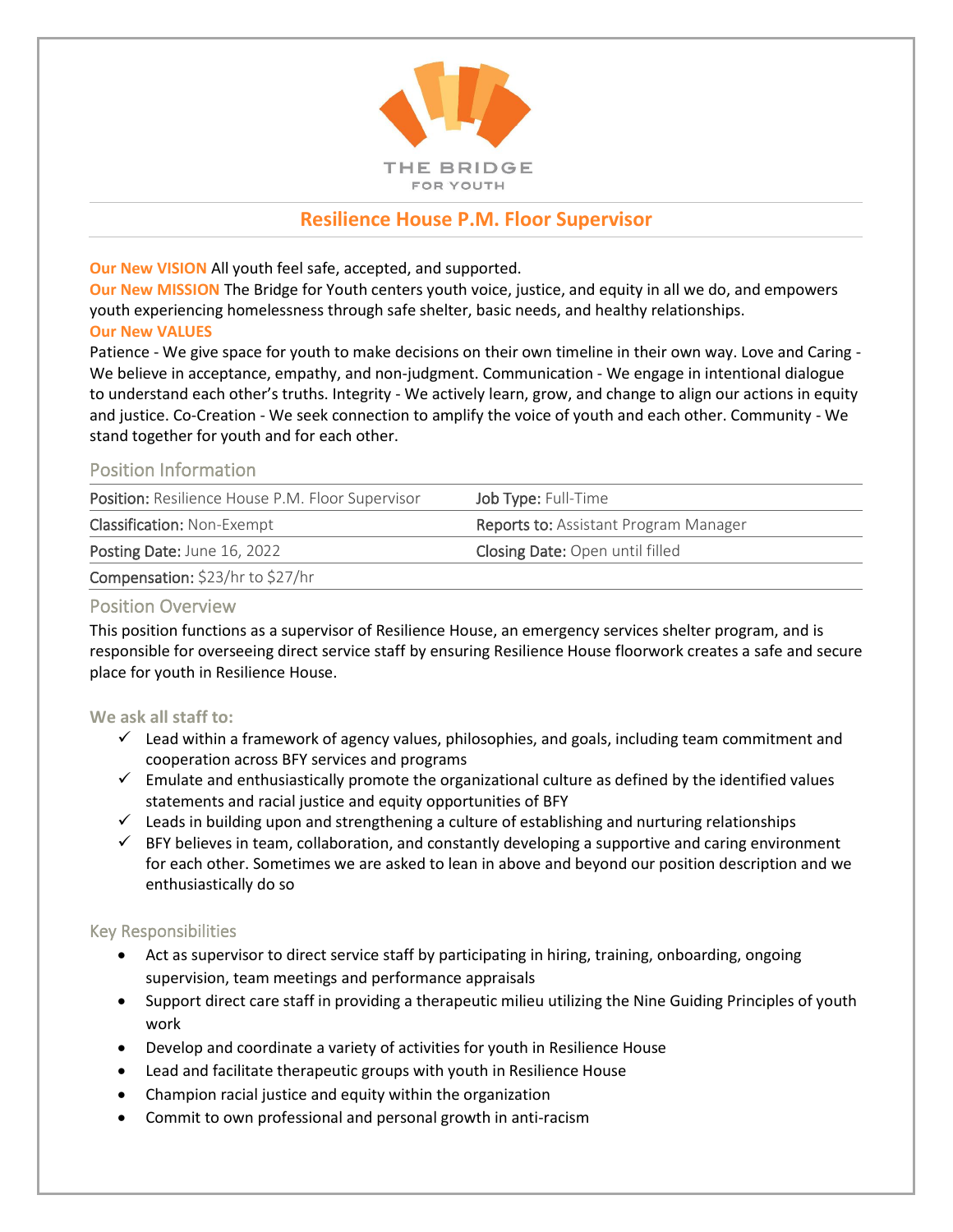- Emulate and enthusiastically promote the organizational values as defined by values statements of BFY
- Assure direct care staff are following organizational policies and procedures as well as Department of Human Services (DHS) and contract requirements
- Assure staff compliance in safe and proper medication administration
- Monitor youth cases by verifying youth engagement and participation in Resilience House programming
- Maintain youth files by reviewing case notes, logging activities, monitoring and tracking progress toward youth goals
- Observe and evaluate progress towards goals; advocate for youth services; obtain additional resources; and intervene in crises as needed
- Support Assistant Program Manager in coordination of payroll
- Co-create and implement inclusive and holistic therapeutic programs and recreational activities geared toward youth who have experienced trauma
- Assist program management in licensing compliance monitoring, county billings and monitoring key deliverables
- Work together with shift leads and Senior Program Manager to identify challenges, solutions and opportunities for Resilience House operations
- Assist in facilitating Resilience House staff meetings and trainings, as well as tracking annual trainings
- BFY believes in team, collaboration, and constantly developing a supportive and caring environment for each other. Sometimes we are asked to lean in above and beyond our position description and we enthusiastically do so

### Working Hours

- Participate in on-call support rotation as scheduled offering support and consultation to staff for all programs by phone occasionally on-site. Rotation of on-call duties is 24-hours a day for seven days
- Hours of position are Tues 2:30-11pm; Wed 12-8:30pm; Thurs 12-8:30pm; Fri 12:00-8:30 & Sat 7:30am-4pm

# Qualifications

- Required:
	- $\circ$  Three years of experience working with youth in similar setting and experience providing supervision
	- o Must clear a background check
	- o Ability to demonstrate commitment to diversity
- Preferred:
	- o Bachelor's/AA degree in psychology, social work, or related human services field.
	- o Bi-lingual (Spanish-English)
	- o Valid driver's license, satisfactory driving record and insurance limits of \$100,000/\$300,000

### Technology Skills Required

- Familiarity with, and ability to use Microsoft Office applications (Word, Excel, Access, PowerPoint and Outlook) as well as CRM and human resource software systems
- Hands on knowledge of record keeping in a digitized environment, expertise in text messaging and other digital communication methods
- Equipment used computer, electronic mail system, telephone, and cell phone